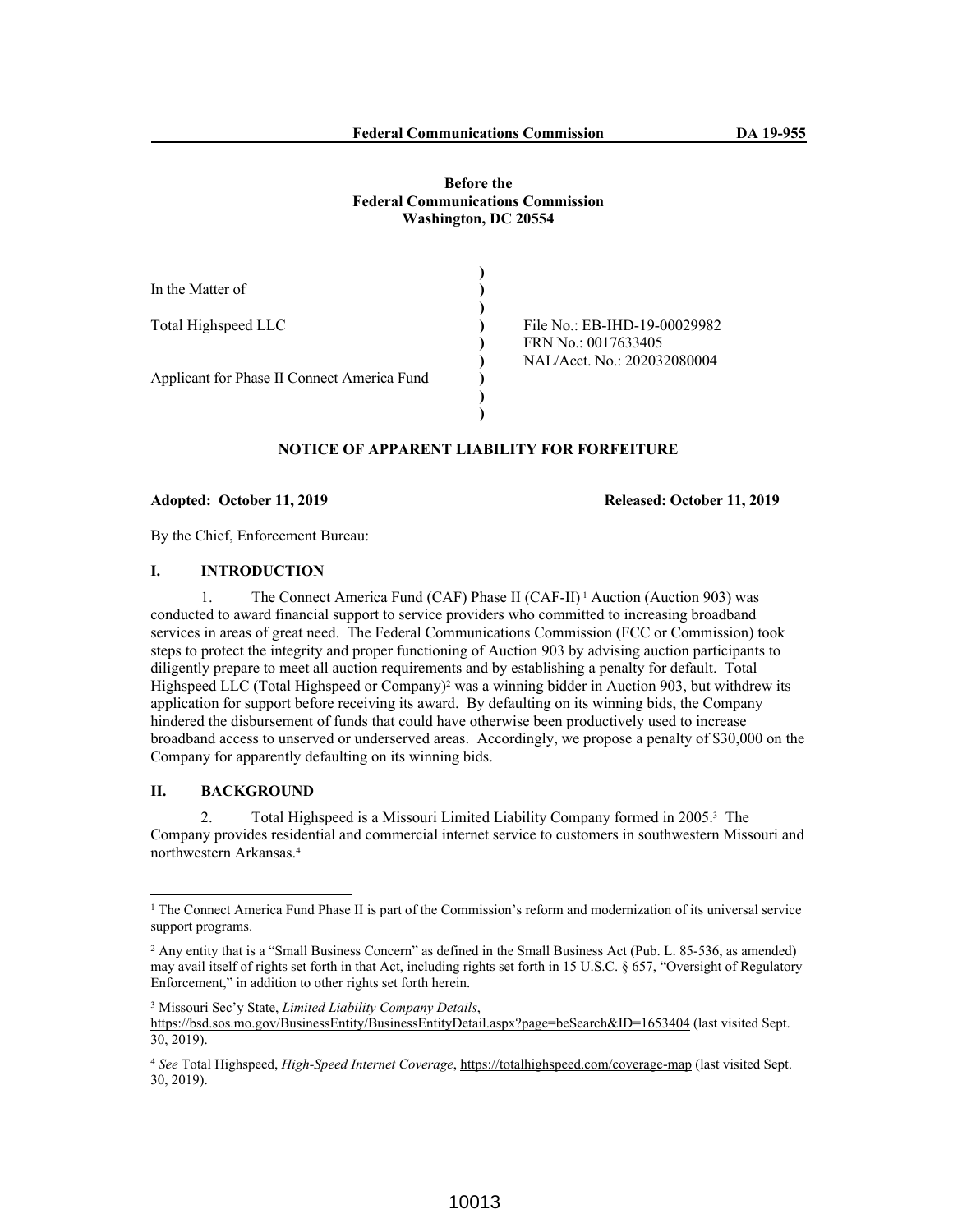3. The Commission conducted Auction 903 between July 24, 2018 and August 21, 2018, to allocate CAF-II monetary support to certain eligible areas<sup>5</sup> across the United States. Auction 903 was slated to award up to \$198 million in annual support, a total of \$1.98 billion over ten years, in ongoing high-cost universal service support to service providers that committed to offering voice and broadband services in unserved areas.<sup>6</sup> Using a multiple-round, reverse auction, Auction 903 was intended to close the digital divide for all Americans, including those in the rural areas of our country.<sup>7</sup>

4. In establishing procedures for Auction 903, the Commission was explicit as to the requirements a bidder must meet and the consequences for falling short of those requirements, including the penalties for default.<sup>8</sup> In a February 1, 2018 Public Notice (*Phase II Auction Procedures Public*  Notice), the Commission established a bidding process with clear dates and deadlines.<sup>9</sup> Each bidder was first required to file FCC Form 183 (Short-Form Application) no later than March 30, 2018.10 Bidders were required to provide information in the Short-Form Application that demonstrated their baseline financial qualifications and technical capabilities in order to establish eligibility.11 After reviewing the Short-Form Applications, the Commission announced the applicants qualified to participate in Auction 903.<sup>12</sup>

5. Once Auction 903 bidding began, the Commission conducted a multi-round, descending clock auction.13 The minimum geographic areas established by the Commission for bidding in Auction 903 were Census Block Groups (CBGs) that contained one or more eligible census blocks, identified in a list released by the Commission's Wireline Competition Bureau (WCB) in December 2017.14 The list of CBGs included approximately 214,000 eligible census blocks, located in approximately 30,300 CBGs.<sup>15</sup>

7 *Id.* at 1428, paras. 1-2.

<sup>10</sup> *Id.*

<sup>13</sup> *Phase II Auction Procedures Public Notice,* 33 FCC Rcd at 1493, para 199.

<sup>5</sup> *See Wireline Competition Bureau Releases List and Map of Eligible Census Blocks for the Connect America Fund Phase II Auction (Auction 903)*, AU Docket No. 17-182, WC Docket No. 10-90, Public Notice, 32 FCC Rcd 10381 (WCB 2017) (*Eligible Census Block List Public Notice*)*.* The list of census blocks can be found at https://www.fcc.gov/files/caf2auctionpublishblockcsv.

<sup>6</sup> *Connect America Fund Phase II Auction Scheduled for July 24, 2018 Notice and Filing Requirements and Other Procedures for Auction 903*, AU Docket No. 17-182, WC Docket No. 10-90, Public Notice, 33 FCC Rcd 1428, para. 1 (2018), (*Phase II Auction Procedures Public Notice*).

<sup>8</sup> *Connect America Fund et al.*, Report and Order and Further Notice of Proposed Rulemaking, 31 FCC Rcd 5949, 6000, para. 143 (2016), (*Phase II Auction Order and/or FNPRM*); *Phase II Auction Procedures Public Notice,* 33 FCC Rcd at 1471-2, paras. 111-119.

<sup>9</sup> *Phase II Auction Procedures Public Notice,* 33 FCC Rcd at 1432, para. 10.

<sup>11</sup> *Id.* at 1438-9, para. 21.

<sup>12</sup> *See 220 Applicants Qualified to Bid in the Connect America Fund Phase II Auction (Auction 903)*, *Bidding to Begin on July 24, 2018,* AU Docket No. 17-182, WC Docket No. 10-90, Public Notice, 33 FCC Rcd 6171, 6176, paras. 27-28 (Rural Broadband Task Force/WTB/WCB 2018) (*Qualified Bidders Public Notice*).

<sup>14</sup> *Eligible Census Block List Public Notice*, 32 FCC Rcd at 10381.

<sup>15</sup> *Id.*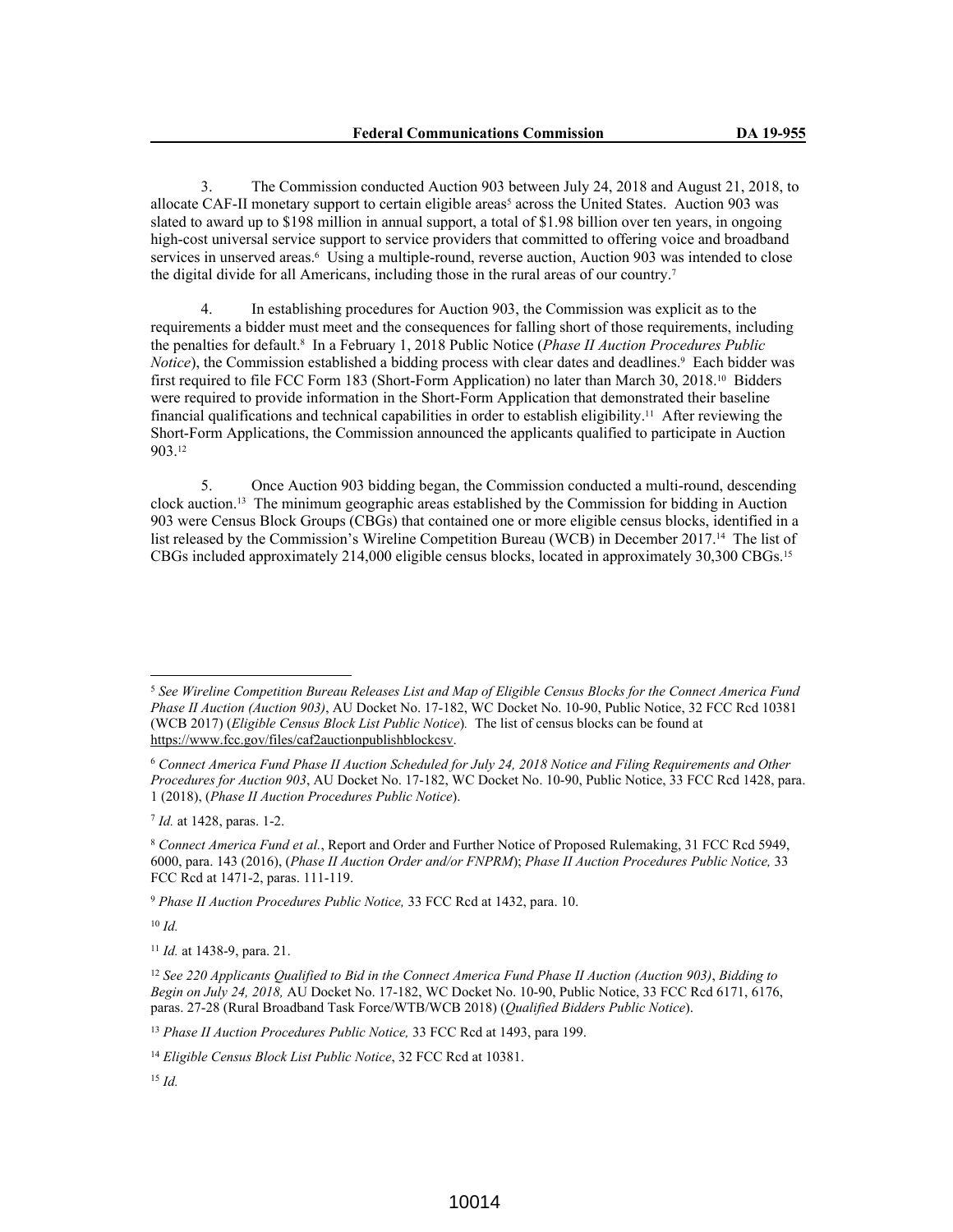6. On August, 28, 2018, the Commission released a Public Notice identifying the 103 winning bidders who had won \$1.488 billion in support over a ten-year period.<sup>16</sup> Winning bidders were given the opportunity to assign some or all of their winning bids to related entities by September 14, 2018.17 Additionally, winning bidders were required to submit a post-auction application for support, FCC Form 683 (Long-Form Application), no later than October 15, 2018.

7. The Company timely submitted its Short-Form Application to participate in Auction 90318 and was a successful bidder, winning \$640,560 of support for 10 CBGs covering 386 locations in Missouri. The Company did not file its Long-Form Application.19 On October 16, 2018, the Company notified WCB that it would default on its winning bids.<sup>20</sup> The Company stated that it "does not plan to proceed with the CAF II program" thereby defaulting on its winning bids for Auction 903.21 On April 3, 2019, WCB referred Total Highspeed and other defaulting bidders to the Enforcement Bureau for enforcement action.<sup>22</sup>

# **III. DISCUSSION**

8. In establishing the procedures for Auction 903, the Commission was unambiguous in the requirements each bidder must meet and the consequences of failing to meet any requirement, stating:

Any Auction 903 winning bidder or long-form applicant will be subject to a forfeiture in the event of a default before it is authorized to begin receiving support. A winning bidder or long-form applicant will be considered in default and will be subject to forfeiture if it fails to timely file a long-form application, fails to meet the document submission deadlines, is found ineligible or unqualified to receive Phase II support by the Bureaus on delegated authority, and or otherwise defaults on its winning bids or is disqualified for any reason prior to the authorization of support. Any such determination by the Bureaus shall be final, and a winning bidder or long-form applicant shall have no opportunity to cure through additional submissions, negotiations, or otherwise. **Agreeing to such payment in the event of a default is a condition for participating in the Phase II auction** (emphasis added).<sup>23</sup>

Because the Company apparently defaulted on its Auction 903 winning bidder obligations, we find that the Company apparently willfully violated the Commission's rules and orders governing Auction 903.

<sup>19</sup> *See generally, Connect America Fund Phase II Auction Support for 822 Winning Bids Ready to be Authorized; Bid Defaults Determined,* Public Notice, 34 FCC Rcd 2076, Attach. B (Rural Broadband Task Force/OEA/WCB 2019) (*Auction 903 Authorization & Default Public Notice*).

<sup>20</sup> E-mail from Travis Allen, President, Total Highspeed LLC, to Auction 903, Federal Communications Commission (Oct. 16, 2018, 10:09 EDT).

<sup>21</sup> *Id*.

<sup>16</sup> *See Connect America Fund Phase II Auction (Auction 903) Closes; Winning Bidders Announced; FCC Form 683 Due October 15, 2018*, AU Docket No. 17-182, WC Docket No. 10-90, Public Notice, 33 FCC Rcd 8257 (Rural Broadband Task Force/WTB/WCB 2018) (*Auction 903 Closing Public Notice*).

<sup>17</sup> *Id.* at 8259-60, paras. 9-13.

<sup>18</sup> *See* Total Highspeed LLC, Auction 903 Form 183 Application, File No. 0008155953 (filed Mar. 30, 2018); The Company was classified as eligible to participate in the auction. *See Qualified Bidders Public Notice*, 33 FCC Rcd at 6184-95 (Attach. A: Qualified Bidders sorted by applicant name).

<sup>22</sup> *Auction 903 Authorization & Default Public Notice,* 34 FCC Rcd at 2076, Attach: B.

<sup>23</sup> *Phase II Auction Procedures Public Notice,* 33 FCC Rcd at 1520, para. 314.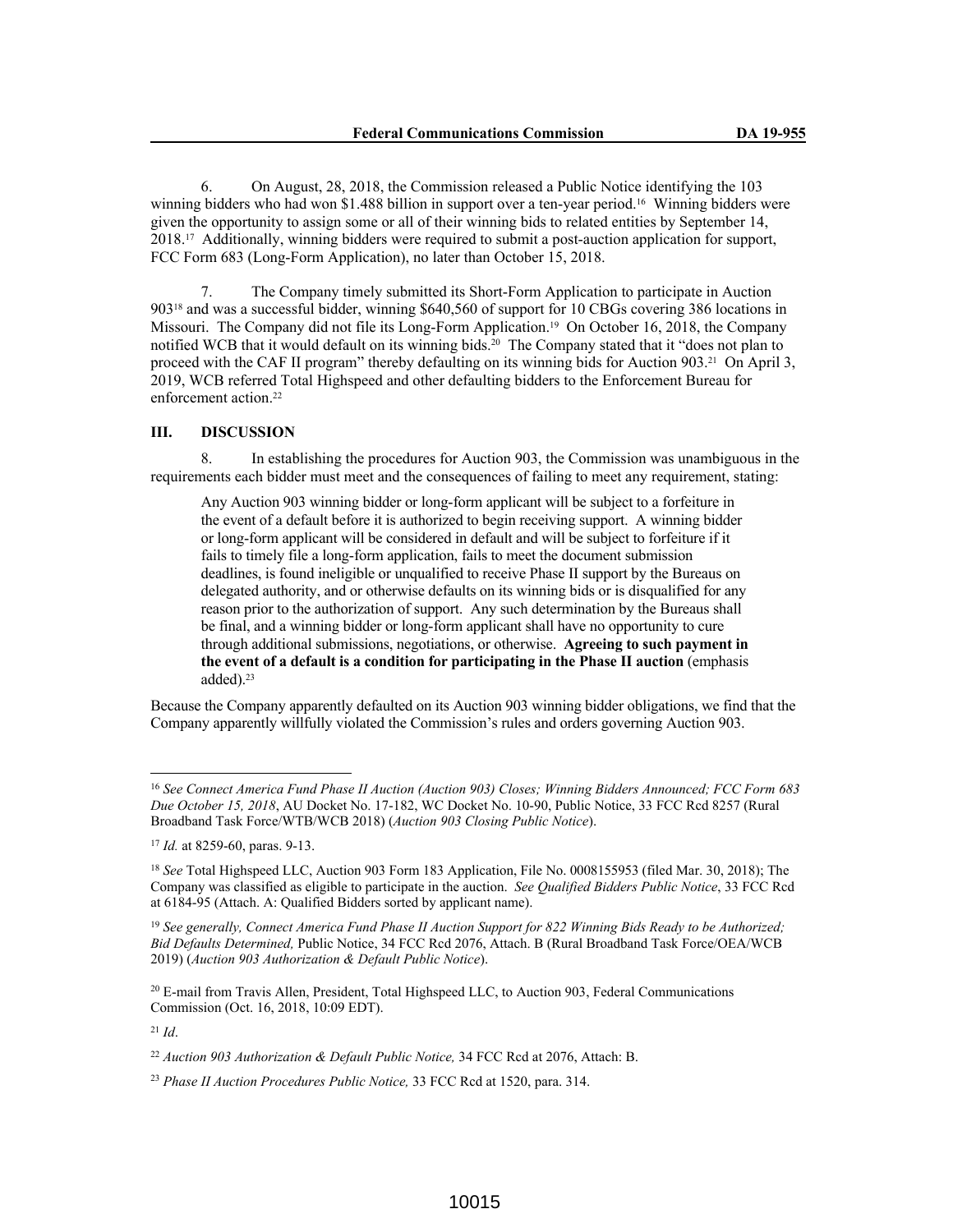9. Under Section 503(b)(1) of the Communications Act of 1934, as amended (the Act), any person who is determined by the Commission to have willfully or repeatedly failed to comply with any provision of the Act or any rule, regulation, or order issued by the Commission shall be liable to the United States for a forfeiture penalty.24 In order to impose such a forfeiture penalty, the Commission must issue a notice of apparent liability, the notice must be received, and the person against whom the notice has been issued must have an opportunity to show, in writing, why no such forfeiture penalty should be imposed.25 The Commission will then issue a forfeiture if it finds, by a preponderance of the evidence, that the person has willfully or repeatedly violated the Act or a Commission rule.<sup>26</sup>

10. By withdrawing its application for support, the Company apparently defaulted on its winning bids for Auction 903 in apparent violation of section 1.21004(a) of the Commission's rules and the procedures established specifically for Auction  $903<sup>27</sup>$  Pursuant to section 1.21004(a), a winning bidder of a Commission auction that, for any reason, is not subsequently authorized to receive support has defaulted on its bid and is liable for a default payment.28 Section 1.21004(b) authorizes the Commission to calculate the default payment by a method established in a public notice prior to competitive bidding. In Auction 903, however, the Commission concluded that it would impose a forfeiture in lieu of a default payment.29 Furthermore, the Company agreed to this default payment as a condition to participating in Auction 903.<sup>30</sup>

11. The prohibition against default in section 1.21004 applies regardless of the reason for default and imposes a measured penalty directly correlated to the amount of support awarded with a cap to prevent outsized penalties. Moreover, we reiterate that the penalties for default were clearly stated in the *Phase II Auction Procedures Public Notice* before bidding ever began, so the Company can reasonably be expected to have considered the associated penalty both into its decision to bid for support, and the decision to subsequently default on its bid.

12. The Company's failure to adhere to the established auction procedures was disruptive to the integrity and efficiency of the auctions process. The Commission adopted the forfeiture policy for Auction 903 "to impress upon recipients the importance of being prepared to meet all requirements for the post-selection review process and to emphasize the requirement that participants conduct a due diligence review to ensure that they are qualified to participate in the auction and meet its terms and conditions."<sup>31</sup> Therefore, participants were expected to plan diligently to fulfill the obligations undertaken in Auction 903, including planning for any difficulties or other contingencies that arose during the process. By

<sup>25</sup> *See* 47 U.S.C. § 503(b); 47 CFR § 1.80(f).

<sup>26</sup> *See, e.g., SBC Communications, Inc.,* Forfeiture Order, 17 FCC Rcd 7589, 7591, para. 4 (2002) (forfeiture paid).

<sup>28</sup> 47 CFR § 1.21004(a).

<sup>30</sup> *Id.* at 1521, para. 314.

<sup>24</sup> *See* 47 U.S.C. § 503(b)(1)(B); 47 CFR § 1.80(a)(1); *see also* 47 U.S.C. § 503(b)(1)(D) (forfeitures for violation of 18 U.S.C. § 1464). Section 312(f)(1) of the Act defines willful as "the conscious and deliberate commission or omission of [any] act, irrespective of any intent to violate" the law. 47 U.S.C. § 312(f)(1). The legislative history to section  $312(f)(1)$  of the Act clarifies that this definition of willful applies to both sections 312 and 503(b) of the Act, H.R. Rep. No. 97-765, 97th Cong. 2d Sess. 51 (1982), and the Commission has so interpreted the term in the section 503(b) context. *See, e.g., Southern California Broadcasting Co.*, Memorandum Opinion and Order, 6 FCC Rcd 4387, 4388 (1991) (*Southern California Broadcasting Co.*).

<sup>27</sup> *Phase II Auction Procedures Public Notice,* 33 FCC Rcd at 1520-22, paras. 314-316.

<sup>29</sup> *Phase II Auction Order*, 31 FCC Rcd at 6000, para. 143; *Phase II Auction Procedures Public Notice*, 33 FCC Rcd at 1521, para. 315.

<sup>31</sup> *Phase II Auction Order*, 31 FCC Rcd at 6001, para. 145.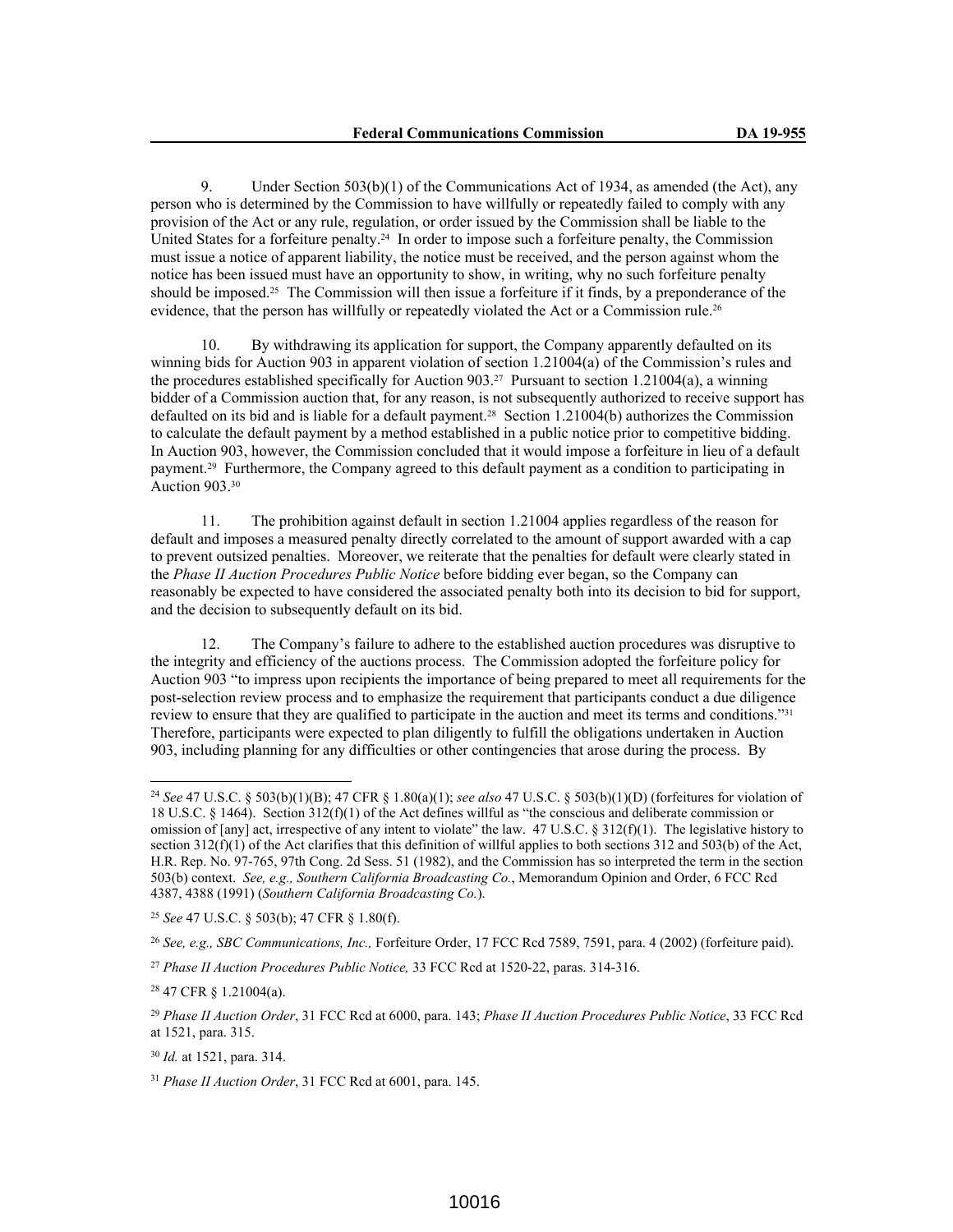becoming a successful bidder and later choosing not to proceed with its service plans and the obligations it undertook for Auction 903, the Company hindered the disbursement of funds that could have gone to another provider, and thereby further delayed the advancements in broadband offerings in the CBGs where it defaulted on its winning bids. Furthermore, defaulting on bids imposes a cost to the CAF-II in administrative time spent on reviewing the bids and awarding the support. Likewise, default negatively impacts the residents of the corresponding CBGs in lost opportunities and delays in launching affordable services.

13. The Commission's *Forfeiture Policy Statement*32 specifies that the Commission shall impose a forfeiture based upon consideration of the factors enumerated in section 503(b)(2)(E) of the Act, 47 U.S.C. § 503(b)(2)(E), such as "the nature, circumstances, extent and gravity of the violation, and, with respect to the violator, the degree of culpability, any history of prior offenses, ability to pay, and such other matters as justice may require."<sup>33</sup> Moreover, section  $312(f)(1)$  of the Act defines willful as "the conscious and deliberate commission or omission of such act, *irrespective of any intent* to violate . . . any rule or regulation of the Commission . . . . "34 As discussed herein, the Company agreed, prior to participating in Auction 903, to be subject to a forfeiture in the event of default. Additionally, the Company was cautioned to carefully craft its plans to meet all auction requirements and to prepare for any complications that could occur.35 In considering these factors as well as the procedures established for Auction 903 and the *Forfeiture Policy Statement*¸ we believe that a forfeiture is warranted against the Company for its apparent willful violation of section 1.21004 of the Commission's rules and the procedures established for Auction 903.

14. We also find that the Company has apparently committed ten violations by defaulting on winning bids in ten distinct CBGs. For Auction 903, the Commission established a base forfeiture of \$3,000 per violation in the event of an auction default, meaning there would be a separate violation for each geographic unit subject to a bid.36 The Commission deemed a \$3,000 base forfeiture appropriate, explaining that it was equivalent to the base forfeiture usually imposed for failing to file required forms or information with the Commission, as the Commission would be prevented from assessing a winning bidder's qualifications. Acknowledging that not all defaults would relate to the failure to submit the required forms or information, the Commission nonetheless concluded that for administrative simplicity and to provide bidders with certainty as to the base forfeiture that would apply for all pre-authorization defaults, it was reasonable to subject all bidders to the same \$3,000 base forfeiture per violation. Therefore, the Company's default in ten distinct geographic units subjects it to a \$30,000 base forfeiture.

15. The \$30,000 base forfeiture is consistent with the caps established for default penalties in Auction 903. To prevent the base forfeiture amount from being disproportionate to the amount of a winning bidder's bid, the Commission limited the total base forfeiture for Auction 903 to 5% of the

<sup>32</sup> *The Commission's Forfeiture Policy Statement and Amendment of Section 1.80 of the Rules to Incorporate the Forfeiture Guidelines*, 12 FCC Rcd 17087, 17113 (1997), *recons. denied* 15 FCC Rcd 303 (1999) (*Forfeiture Policy Statement*); 47 CFR § 1.80(b).

<sup>33</sup> *Forfeiture Policy Statement,* 12 FCC Rcd at 17100-101, para. 27.

 $34$  47 U.S.C. § 312(f)(1) (emphasis added). The legislative history to Section 312(f)(1) of the Act clarifies that this definition of willful applies to both Sections 312 and 503(b) of the Act, H.R. Rep. No. 97-765, 97th Cong. 2d Sess. 51 (1982), and the Commission has so interpreted the term in the Section 503(b) context. *See, e.g., Southern California Broadcasting Co.*, 6 FCC Rcd at 4388.

<sup>35</sup> *Phase II Auction Procedures Public Notice*, 33 FCC Rcd at 1471-2, paras. 111-119.

<sup>36</sup> *Id.*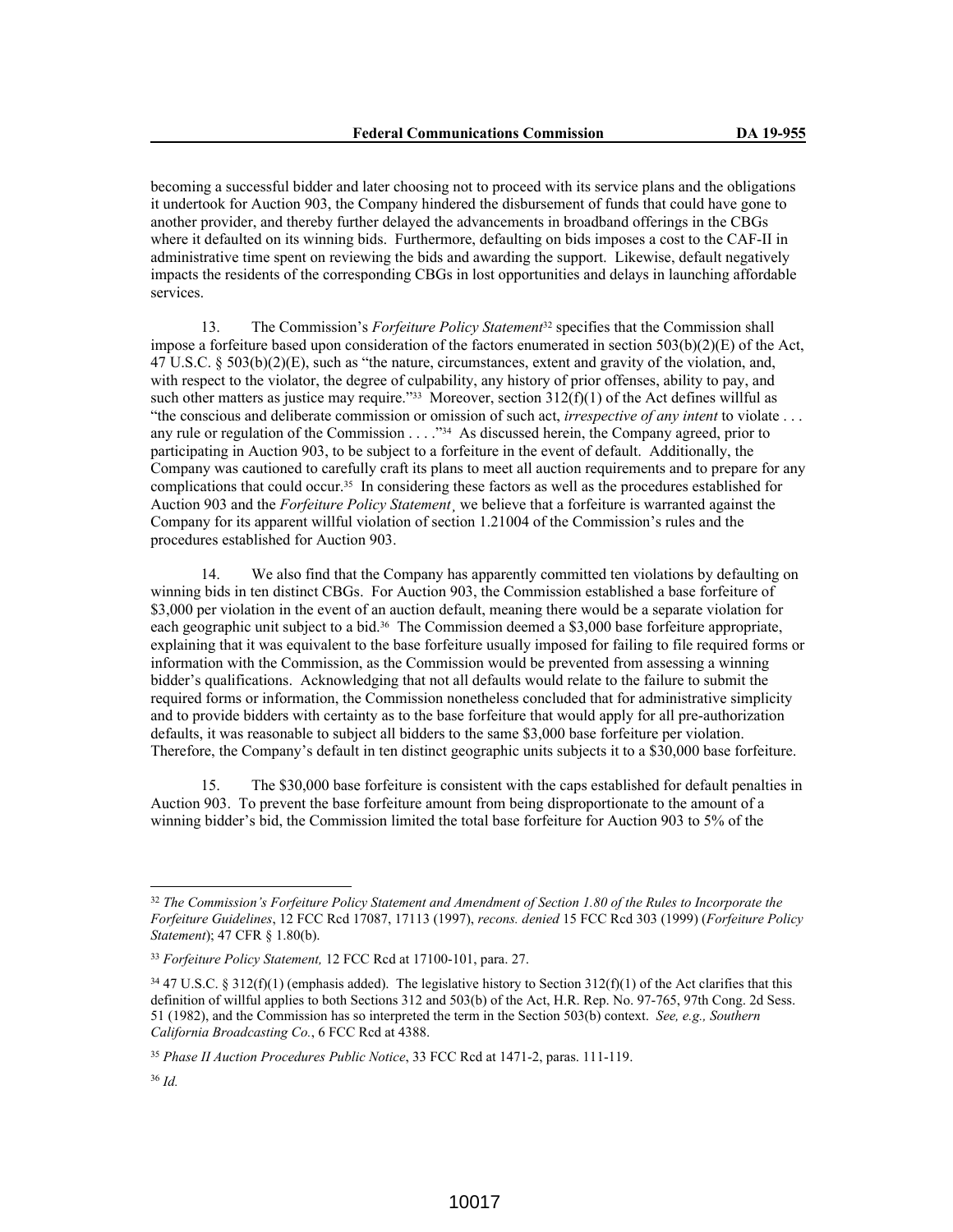bidder's total assigned support for the CBG in which it was defaulting.<sup>37</sup> The Commission regarded 5% of the total bid amount as not unduly punitive, while providing sufficient incentive for auction participants to diligently inform themselves of the obligations associated with participation in the auction.38 The Company's total winning bids amounted to \$640,560 thereby capping the maximum forfeiture at \$32,028, which is 5% of the Company's total support won. Thus, in accordance with the *Auction 903 Procedures Public Notice*, the \$30,000 forfeiture does not exceed the 5% cap of the Company's total winning bids for Missouri and is consistent with the procedures established for Auction 903.

16. Finally, after considering all the circumstances presented in the instant case, we conclude that a departure from the base forfeiture is not warranted here. For Auction 903 defaults, the Commission allowed for adjustment of the total base forfeiture, upward or downward, based on the criteria set forth in the Commission's forfeiture guidelines, notwithstanding the 5% limitation on base forfeitures as discussed above.39 However, on balance, we find that there are no other factors present in the instant case that would justify a departure from the established base forfeiture. Accordingly, we find that a forfeiture in the amount of \$30,000 against the Company is appropriate here.

## **IV. ORDERING CLAUSES**

17. **ACCORDINGLY, IT IS ORDERED**, pursuant to section 503(b) of the Communications Act<sup>40</sup> and section 1.80 of the Commission's rules,  $41$  that Total Highspeed LLC, is hereby **NOTIFIED** of its **APPARENT LIABILITY FOR FORFEITURE** in the amount of thirty thousand dollars (\$30,000) for its willful violation of section 1.21004(a) of the Commission's rules,<sup>42</sup> and the procedures established specifically for Auction 903 in the *Phase II Auction Procedures Public Notice.*

18. **IT IS FURTHER ORDERED**, pursuant to section 1.80 of the Commission's rules,<sup>43</sup> that within thirty (30) calendar days of the release date of this Notice, Total Highspeed LLC, **SHALL PAY** the full amount of the proposed forfeiture or **SHALL FILE** a written statement seeking reduction or cancellation of the proposed forfeiture consistent with paragraph 21 below.

19. Total Highspeed LLC, shall send electronic notification of payment to Jeffrey Gee and to Pam Slipakoff, Enforcement Bureau, Federal Communications Commission, at Jeffrey.Gee@fcc.gov and Pam.Slipakoff@fcc.gov, on the date said payment is made. Payment of the forfeiture must be made by wire transfer, credit card, or ACH (Automated Clearing House) debit from a bank account using the

<sup>40</sup> 47 U.S.C. § 503(b).

<sup>37</sup> *Phase II Auction Order*, 31 FCC Rcd at 6000-01, para. 144; *Phase II Auction Procedures Public Notice*, 33 FCC Rcd at 1521, para. 315. This would occur in situations where the dollar amount associated with the bid is low. For example, assume Bidder A's winning bid includes 100 CBGs for \$100,000 over the 10-year support term. We may impose a base forfeiture of \$5,000 (5% of \$100,000) because otherwise the base forfeiture would be \$300,000 (\$3,000 x 100 CBGs), which is three times the entire bid amount. In contrast, if Bidder B's winning bid includes 100 CBGs for \$7,000,000 over the support term, we may impose a base forfeiture of \$300,000 (\$3,000 x 100 CBGs), which is 4.3% of the total bid.

<sup>38</sup> *Mobility Fund Phase I Auction Procedures Public Notice*, 27 FCC Rcd at 4777, para. 187; *Tribal Mobility Fund Phase I Auction Procedures Public Notice*, 28 FCC Rcd at 11692, para. 214.

<sup>39</sup> *See* 47 U.S.C. § 503(b)(2)(B); 47 CFR § 1.80(b)(8), note to paragraph (b)(8); *Phase II Auction Order*, 31 FCC Rcd at 6000-01, para. 143; *Phase II Auction Procedures Public Notice*, 33 FCC Rcd at 1521, para. 315.

<sup>41</sup> 47 CFR § 1.80.

<sup>42</sup> 47 CFR § 1.21004(a).

<sup>43</sup> 47 CFR § 1.80.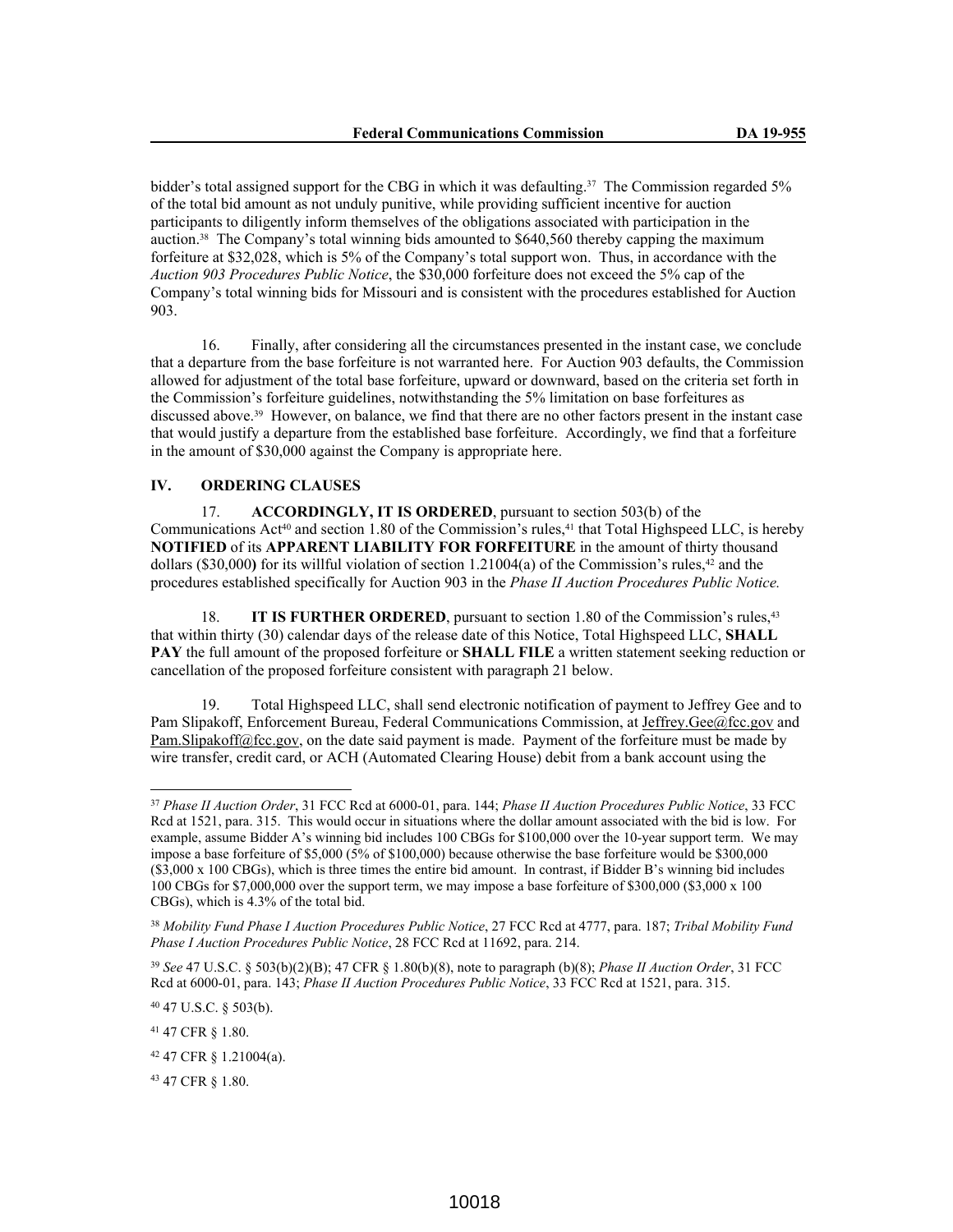Commission's Fee Filer (the Commission's online payment system).44 The Commission no longer accepts forfeiture payments by check or money order. Below are instructions that payors should follow based on the form of payment selected:<sup>45</sup>

- Payment by wire transfer must be made to ABA Number 021030004, receiving bank TREAS/NYC, and Account Number 27000001. A completed Form 159 must be faxed to the Federal Communications Commission at 202-418-2843 or e-mailed to RROGWireFaxes@fcc.gov on the same business day the wire transfer is initiated. Failure to provide all required information in Form 159 may result in payment not being recognized as having been received. When completing FCC Form 159, enter the Account Number in block number 23A (call sign/other ID), enter the letters "FORF" in block number 24A (payment type code), and enter in block number 11 the FRN(s) captioned above (Payor FRN).<sup>46</sup> For additional detail and wire transfer instructions, go to https://www.fcc.gov/licensingdatabases/fees/wire-transfer.
- Payment by credit card must be made by using the Commission's Fee Filer website at https://apps.fcc.gov/FeeFiler/login.cfm. To pay by credit card, login using the FRN captioned above. If payment must be split across FRNs, complete this process for each FRN. Next, select "Pay bills" on the Fee Filer Menu, and select the bill number associated with the NAL Account – the bill number is the NAL Account number with the first two digits excluded – and then choose the "Pay by Credit Card" option. Please note that there is a \$24,999.99 limit on credit card transactions.
- **•** Payment by ACH must be made by using the Commission's Fee Filer website at https://apps.fcc.gov/FeeFiler/login.cfm. To pay by ACH, log in using the FRN captioned above. If payment must be split across FRNs, complete this process for each FRN. Next, select "Pay bills" on the Fee Filer Menu and then select the bill number associated to the NAL Account – the bill number is the NAL Account number with the first two digits excluded – and choose the "Pay from Bank Account" option. Please contact the appropriate financial institution to confirm the correct Routing Number and the correct account number from which payment will be made and verify with that financial institution that the designated account has authorization to accept ACH transactions.

20. Any request for making full payment over time under an installment plan should be sent to: Chief Financial Officer—Financial Operations, Federal Communications Commission, 445 12th Street, SW, Room 1-A625, Washington, DC 20554.47 Questions regarding payment procedures should be directed to the Financial Operations Group Help Desk by phone, 1-877-480-3201, or by e-mail, ARINQUIRIES@fcc.gov.

21. The written statement seeking reduction or cancellation of the proposed forfeiture, if any, must include a detailed factual statement supported by appropriate documentation and affidavits pursuant to sections 1.16 and 1.80(f)(3) of the rules.<sup>48</sup> The written statement must be mailed to the Office of the Secretary, Federal Communications Commission, 445 12th Street, SW, Washington, DC 20554, ATTN:

<sup>44</sup> Payments made using the Commission's Fee Filer system do not require the submission of an FCC Form 159.

<sup>&</sup>lt;sup>45</sup> For questions regarding payment procedures, please contact the Financial Operations Group Help Desk by phone at  $1-877-480-3201$  (option #6), or by e-mail at ARINQUIRIES@fcc.gov.

<sup>46</sup> Instructions for completing the form may be obtained at http://www.fcc.gov/Forms/Form159/159.pdf.

<sup>47</sup> *See* 47 CFR § 1.1914.

<sup>48</sup> 47 CFR §§ 1.16, 1.80(f)(3).